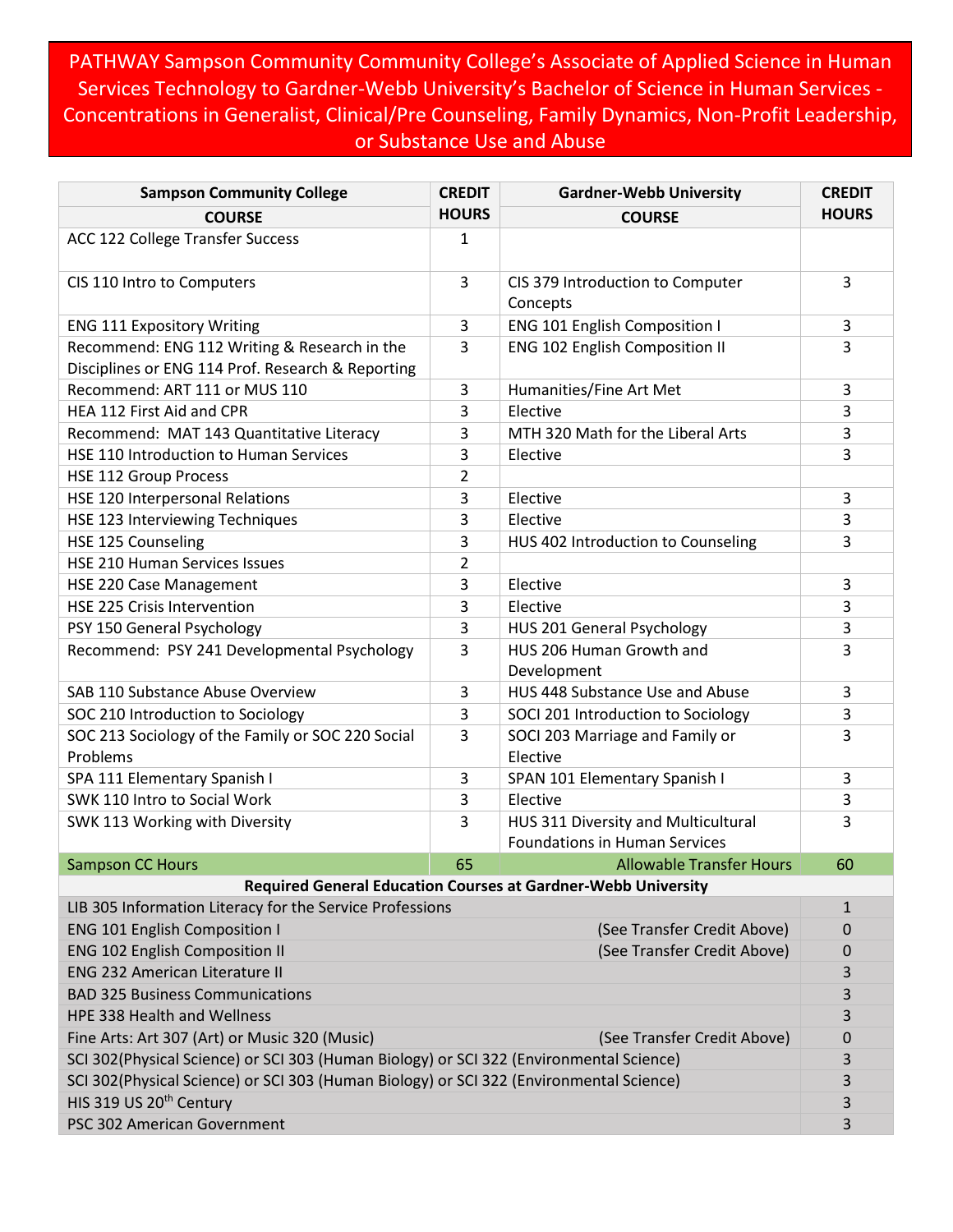| REL 300 Old Testament Survey                                                                     | 3           |  |  |
|--------------------------------------------------------------------------------------------------|-------------|--|--|
| REL 301 New Testament Survey                                                                     | 3           |  |  |
| MTH 320 Math for the Liberal Arts<br>(See Transfer Credit Above)                                 | 0           |  |  |
| <b>Required Courses in Human Services</b>                                                        |             |  |  |
| (See Transfer Credit Above)<br><b>HUS 201 General Psychology</b>                                 | $\mathbf 0$ |  |  |
| HUS 206 Human Growth and Development<br>(See Transfer Credit Above)                              | 0           |  |  |
| HUS 300 Ethical Issues in Human Services                                                         | 3           |  |  |
| <b>HUS 302 Group Dynamics</b>                                                                    | 3           |  |  |
| <b>HUS 304 Human Services Profession</b>                                                         | 3           |  |  |
| HUS 311 Diversity and Multicultural Foundations in Human Services<br>(See Transfer Credit Above) | 0           |  |  |
| HUS 404 Case Management and Assessment                                                           | 3           |  |  |
| HUS 411 Applied Psychopathology                                                                  | 3           |  |  |
| HUS 426 Crisis, Trauma, and Intervention Strategy                                                | 3           |  |  |
| HUS 499 Applications in Human Services                                                           | 3           |  |  |
| <b>Concentration in Generalist (Choose 3 Courses)</b>                                            |             |  |  |
| HUS 320 Introduction to Clinical Practice                                                        | 3           |  |  |
| HUS 374 Psychology of Religion                                                                   | 3           |  |  |
| HUS 399 Community Resource Development                                                           | 3           |  |  |
| HUS 402 Introduction to Counseling<br>(See Transfer Credit Above)                                | 0           |  |  |
| HUS 406 Psychology of Personality                                                                | 3           |  |  |
| HUS 412 Psychology of Aging                                                                      | 3           |  |  |
| HUS 413 Understanding Nonprofit Organizations                                                    | 3           |  |  |
| HUS 416 Leadership in the Helping Profession                                                     | 3           |  |  |
| <b>HUS 440 Family Dynamics</b>                                                                   | 3           |  |  |
| HUS 448 Substance Use and Abuse<br>(See Transfer Credit Above)                                   | 0           |  |  |
| HUS 495 Internship in Human Services                                                             | 3           |  |  |
| HUS 497 Internship in Human Services                                                             | 3           |  |  |
| HUS 498 Internship in Human Services                                                             | 3           |  |  |
| <b>General Elective Hours</b><br>8                                                               |             |  |  |
| <b>Concentration in Clinical / Pre-Counseling</b>                                                |             |  |  |
| HUS 320 Introduction to Clinical Practice                                                        | 3           |  |  |
| HUS 402 Introduction to Counseling<br>(See Transfer Credit Above)                                | 0           |  |  |
| HUS 406 Psychology of Personality                                                                | 3           |  |  |
| <b>General Elective Hours</b>                                                                    | 5           |  |  |
| <b>Concentration in Family Dynamics</b><br>HUS 399 Community Resource Development                | 3           |  |  |
| HUS 412 Psychology of Aging                                                                      | 3           |  |  |
| <b>HUS 440 Family Dynamics</b>                                                                   | 3           |  |  |
| <b>Concentration in Non-Profit Leadership</b>                                                    |             |  |  |
| HUS 399 Community Resource Development                                                           | 3           |  |  |
| HUS 413 Understanding Nonprofit Organizations                                                    | 3           |  |  |
| HUS 416 Leadership in the Helping Profession                                                     | 3           |  |  |
| <b>Concentration in Substance Use and Abuse</b>                                                  |             |  |  |
| HUS 399 Community Resource Development                                                           | 3           |  |  |
| HUS 406 Psychology of Personality                                                                | 3           |  |  |
| HUS 448 Substance Use and Abuse<br>(See Transfer Credit Above)                                   | 0           |  |  |
| <b>General Elective Hours</b>                                                                    | 5           |  |  |
| <b>Gardner-Webb Hours</b>                                                                        | 60          |  |  |
| <b>Total Hours</b>                                                                               | 120         |  |  |
|                                                                                                  |             |  |  |